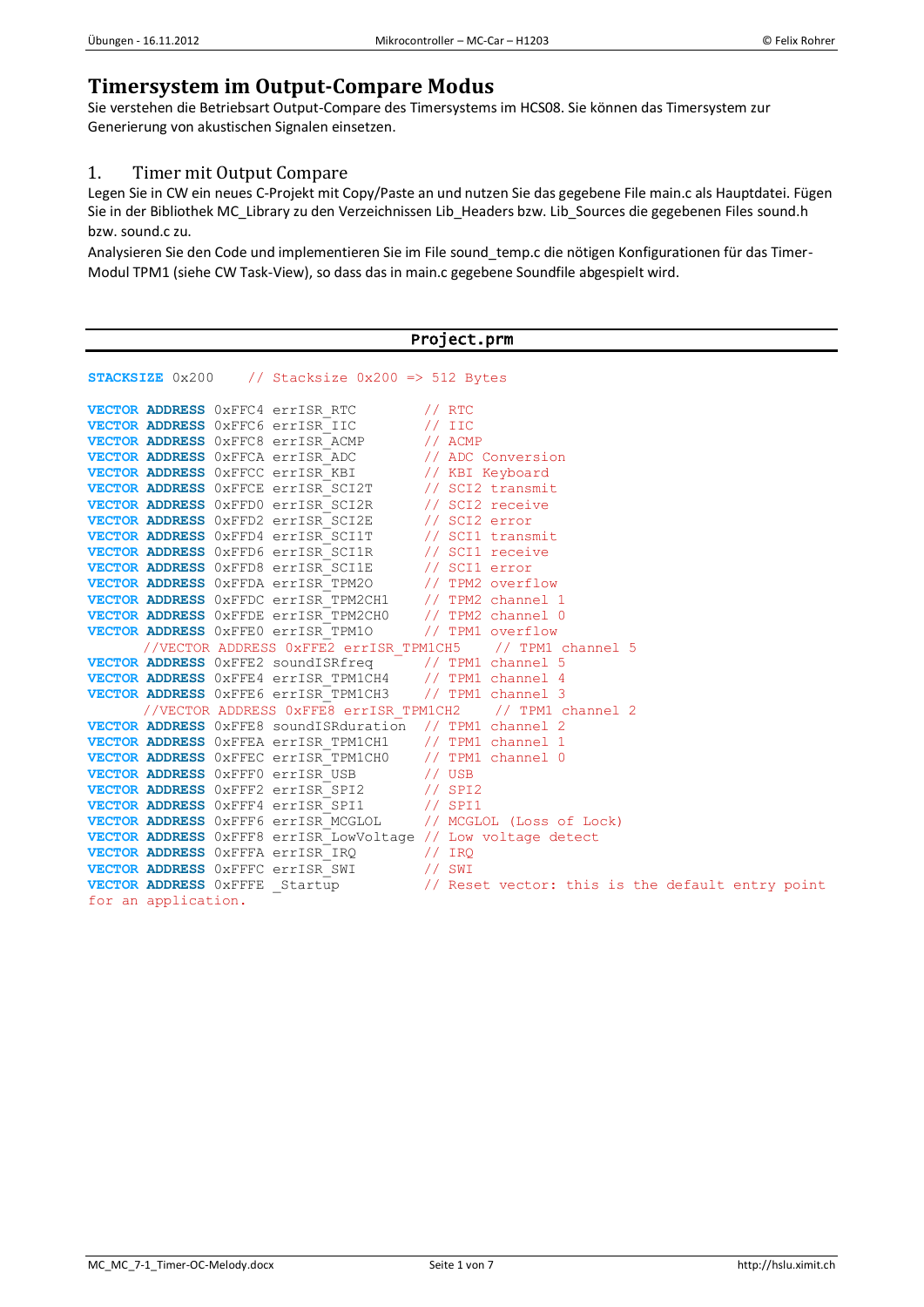```
main.c 
#include "platform.h" /* include peripheral declarations */
#include "sound.h"
/**
* Ring Tone Melody to be played in RTTTL format
*/
const char soundFile[] = 
"Swiss:d=4,o=5,b=85:8f,16p,16f,f,a#,8a#,16p,16a,a,p,8f,16p,16f,f,c6,8c6,16p,16a#,a#,p,d6,
8p,8d6,8c6,8c6,c6,8p,8a#,8a,2g,e,2f,p,p";
const char soundFile2[] = 
"FinalCountdown:d=4,o=5,b=125:p,8p,16b,16a,b,e,p,8p,16c6,16b,8c6,8b,a,p,8p,16c6,16b,c6,e,
p,8p,16a,16g,8a,8g,8f#,8a,g.,16f#,16g,a.,16g,16a,8b,8a,8g,8f#,e,c6,2b.,16b,16c6,16b,16a,1
b, p, p";
/**
* Switch on Rear LEDs on Port D2
*/
void initPorts(void)
{
   PTDDD = 0x04;PTDD = 0x04;}
/**
 * TPM1: Counter running with frequency 1 MHz
* - No TOF interrupt
 * - Modulo = default
* - Prescale = 1
 */
void initTimer(void)
{
 TPM1SC = 0x10;}
/**
* main program
*/ 
void main(void) 
{
   int i = 0;
   initPorts(); // Port init
  initTimer(); \frac{1}{2} // Timer init
  soundPlay(soundFile2); // Play ring tone melody
  EnableInterrupts; // Interrupts enable
   for(;;) {
     if (!soundIsPlaying()) {
      if (i == 0) {
         soundPlay(soundFile);
         i++;
       } else {
       soundPlay(soundFile2);
        i = 0; }
     }
   }
}
```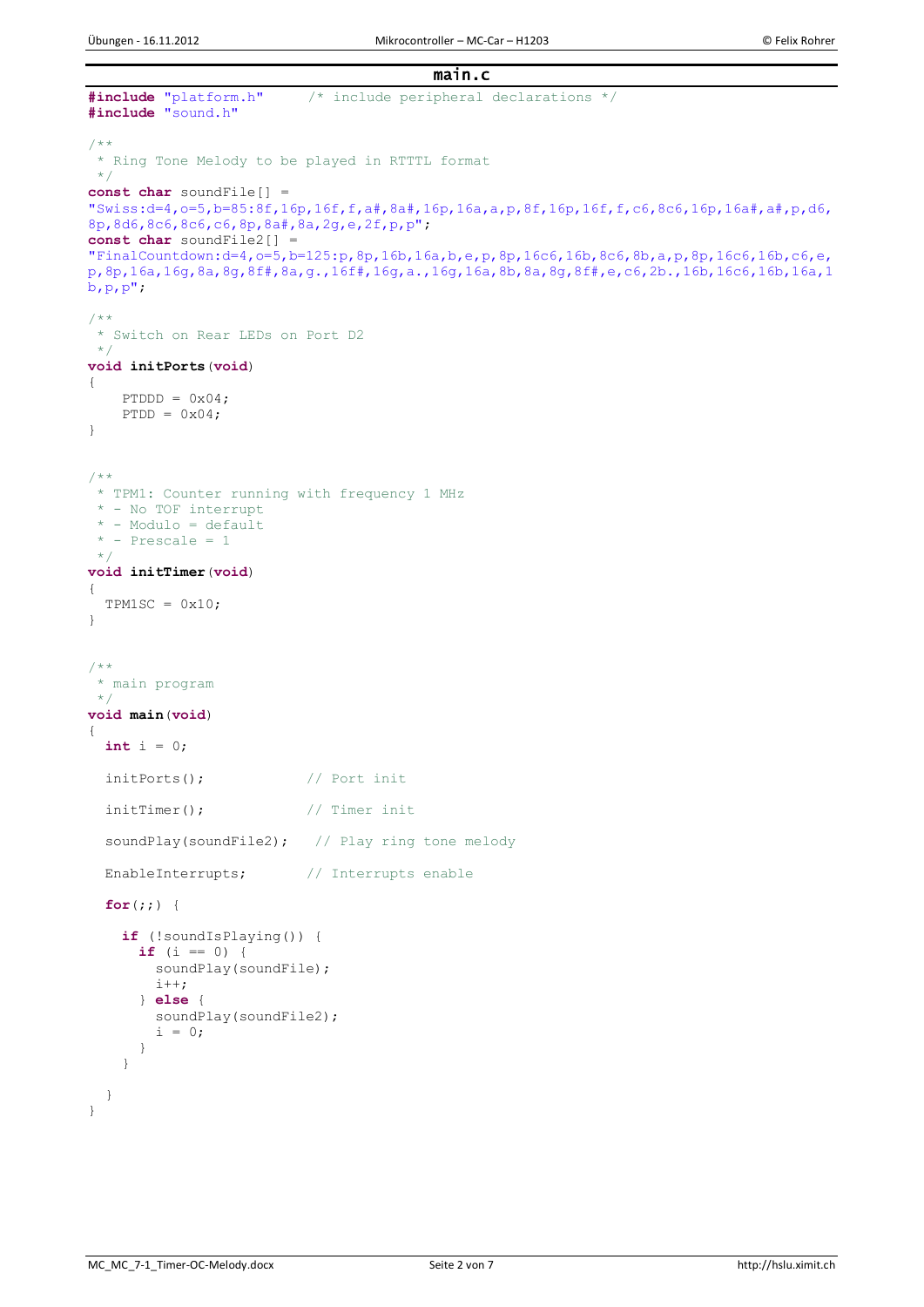## sound.h

```
#ifndef SOUND_H
#define SOUND_H
```

```
bool soundIsPlaying(void);
void soundTooglePlayPause(void);
void soundStart(void);
void soundStop(void);
void soundPlay(const char *soundFile);
```
**#endif** /\* SOUND\_H\_ \*/

## sound.c

**#include** "platform.h" **#include** "sound.h"

**#define** FCNT 1000000 // TPM1 counter frequency [Hz]<br>**#define** MAX MELODY SIZE 800 // max number of notes #define MAX MELODY SIZE **typedef struct** { uint8 note;  $//$  note frequency  $(0 = a \text{ Okt.4} ... 47 = g# \text{ Okt.7}, 48 = \text{pause})$ uint8 time; // note duration (in units of 1/64 notes) } tNote;

**const** uint16 noteCounterticks[49]= // # of counter ticks for half the period duration of some note {

 $\sqrt{2}$  c c  $\pm$  c  $\pm$  d  $\pm$  d  $\pm$  e f f# g g# a a# a# b/h FCNT/(2\*261.6),  $FCNT/(2*277.2)$ ,  $FCNT/(2*293.7)$ ,  $FCNT/(2*311.1)$ ,  $FCNT/(2*329.6)$ , FCNT/(2\*349.2), FCNT/(2\*370), FCNT/(2\*392), FCNT/(2\*415.3), FCNT/(2\*440),  $FCNT / (2*466.2)$ ,  $FCNT / (2*493.9)$ ,  $// 4. oktave$ FCNT/(2\*523.3), FCNT/(2\*554.4), FCNT/(2\*587.3), FCNT/(2\*622.3), FCNT/(2\*659.3), FCNT/(2\*698.5), FCNT/(2\*740), FCNT/(2\*784), FCNT/(2\*830.6), FCNT/(2\*880), FCNT/(2\*932.3), FCNT/(2\*987.8), // 5. oktave FCNT/(2\*1046.5), FCNT/(2\*1108.7), FCNT/(2\*1174.7), FCNT/(2\*1244.5), FCNT/(2\*1318.5), FCNT/(2\*1396.9), FCNT/(2\*1480), FCNT/(2\*1568), FCNT/(2\*1661.2), FCNT/(2\*1760), FCNT/(2\*1864.7), FCNT/(2\*1975.5), // 6. oktave  $FCNT/(2*2093)$ ,  $FCNT/(2*2217.4)$ ,  $FCNT/(2*2349.3)$ ,  $FCNT/(2*2489)$ ,  $FCNT/(2*2637)$ , FCNT/(2\*2793.8), FCNT/(2\*2960), FCNT/(2\*3136), FCNT/(2\*3322.4), FCNT/(2\*3520), FCNT/(2\*3729.4), FCNT/(2\*3951),  $// 7. oktave$  65535 //pause }; **static** uint16 tick64; // # of counter ticks for a 1/64 note

static char soundTitle[20]; static tNote melody [MAX\_MELODY\_SIZE]; **static** uint16 melodyPos; **static** uint16 melodySize; **static** uint16 delay;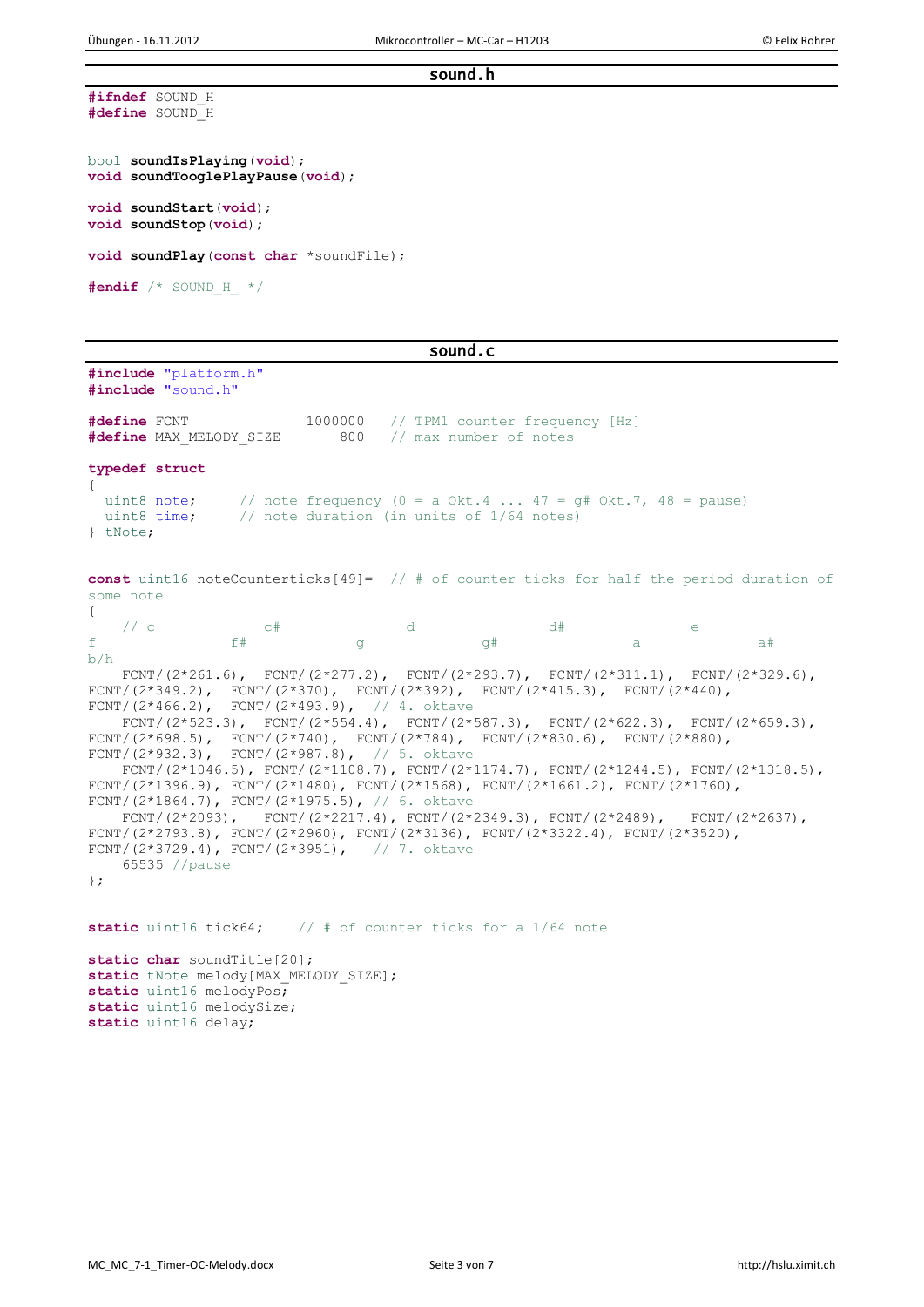```
/**
* ISR: TPM1 Channel 2 - Output Compare
 * Realizes tone duration by counting down the
 * number of 1/64 notes of current tone
 \star /
interrupt void soundISRduration(void)
{
   // @TODO complete ISR TPM1 Ch2
  TPM1C2SC CH2F = 0;
  TPM1C2V \frac{1}{1} += tick64; // Counter: dauer für 1/64
   if (delay > 0) // current tone not complete yet
   {
     delay--;
   }
   else // current tone complete, setup to play next tone
   { 
     melodyPos++;
     if (melodyPos < melodySize)
     {
       TPM1C5V = TPM1CNT + noteCounterticks[melody[melodyPos].note]; // next frequency
      delay = melody[melodyPos].time * 4; \left| \right| // next duration
       // tone: toggle output, pause (=48): do not toggle output
      TPM1C5SC_ELS5A = (melody[melodyPos].note = 48 \cdot ? \cdot 0 : 1); }
     else
     {
       // end of melody : do not toggle output anymore
       TPM1C5SC = 0;
      TPM1C2SC = 0 }
   }
}
/**
 * ISR: TPM1 Channel 5 - Output Compare
* Realizes tone frequency by toggling output pin 
 * every half period duration of current tone
 \star /
interrupt void soundISRfreq(void)
{
   // @TODO write ISR TPM1 Ch5
 TPM1C5SC CH5F = 0; // interrupt flag reset
   // CV = current CV + frequency counterTick
  TPM1C5V += noteCounterticks[melody[melodyPos].note]; // CounterTicket curr. frequency
}
```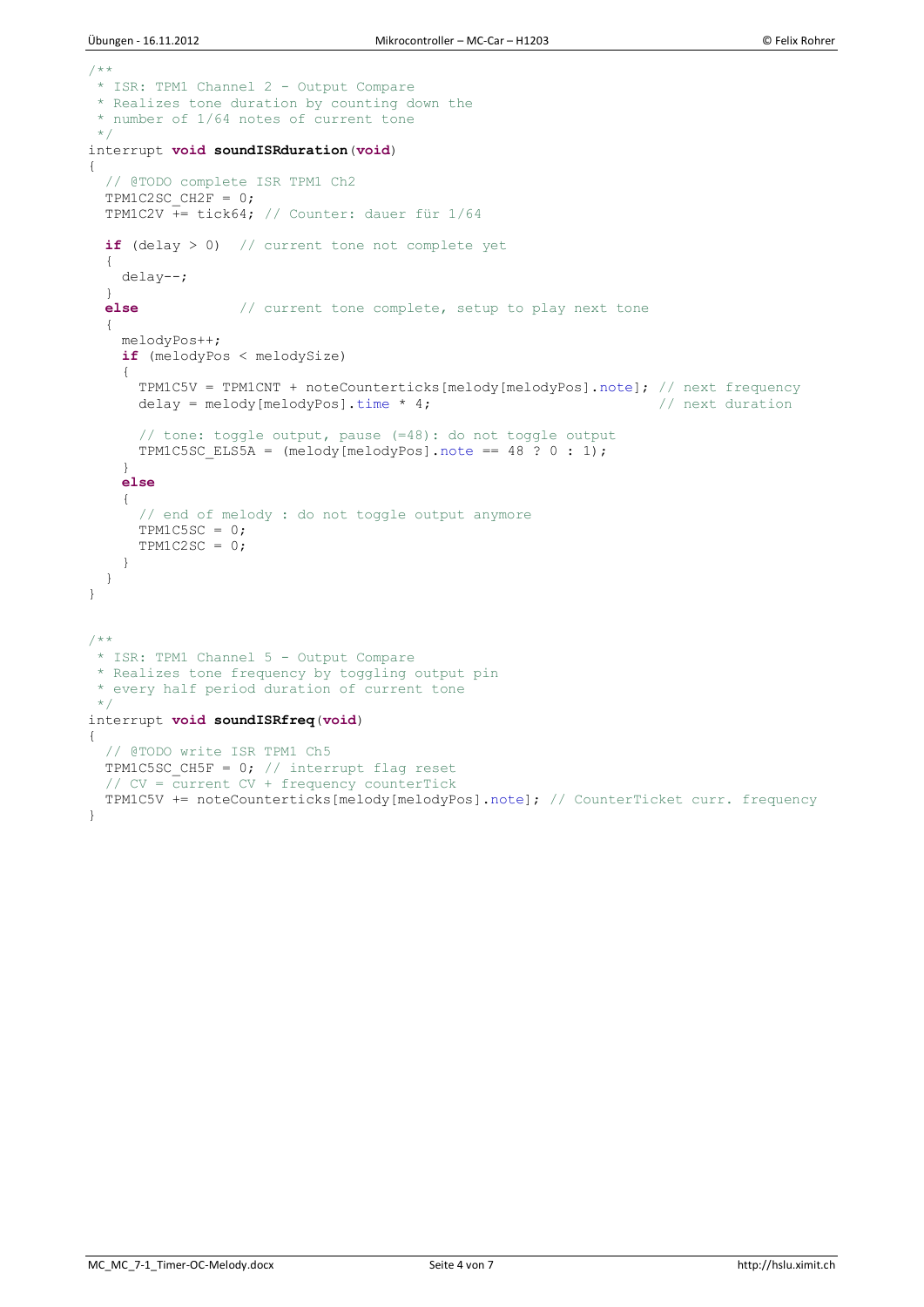```
/**
* Starts a melody from the current position
 *
 * @remarks: Initializes TPM1 as follows:
   CH2 : Output Compare without port pin use, Interrupt enable
    CH5 : Output Compare, toggle port pin, Interrupt enable
 */
void soundStart(void)
{
  if (melodyPos == melodySize) melodyPos = 0;
   // @TODO Write TPM1 init function
   // configure "freq" timer channel
   // TPM1 channel 5
  TPM1C5V = TPM1CNT + noteCounterticks[melody[melodyPos].note]; // CounterTicket
 TPM1C5SC MS5x = 1; // Channel Mode: Output Compare
TPM1C5SC ELS5x = 1; // toggle port pin
TPM1C5SCCH5F = 0; // clear interrupt flag
TPM1C5SC CH5IE = 1; // Enable Interrupt
  //TPM1C5SC = 0x54:
  // configure "delay" timer channel
   // TPM1 channel 2
   delay = melody[melodyPos].time; // die anzahl 64tel in Delay speichern
 TPMIC2V = TPMICNT + tick64; // Counter: dauer für 1/64TPM1C2SC MS2x = 1; // Channel Mode: Output Compare
TPM1C2SC ELS2x = 0; // without port pin use (software compare)
TPM1C2SC CH2F = 0; // TOF-Flag reset
TPMIC2SCCH2IE = 1; // Enable Interrupt
}
/**
* Stops the current melody
 */
void soundStop(void)
{
 TPM1C5SC = 0;
 TPM1C2SC = 0;}
/**
* Returns true, if the player is playing a meldoy
 * 
* @returns
    true, if playing, false else
\star /
bool soundIsPlaying(void)
{
 return (TPM1C5SC != 0);
}
/**
* Toggles between play and pause. 
*void soundTooglePlayPause(void)
{
  if (soundIsPlaying()) soundStop();
 else soundStart();
}
```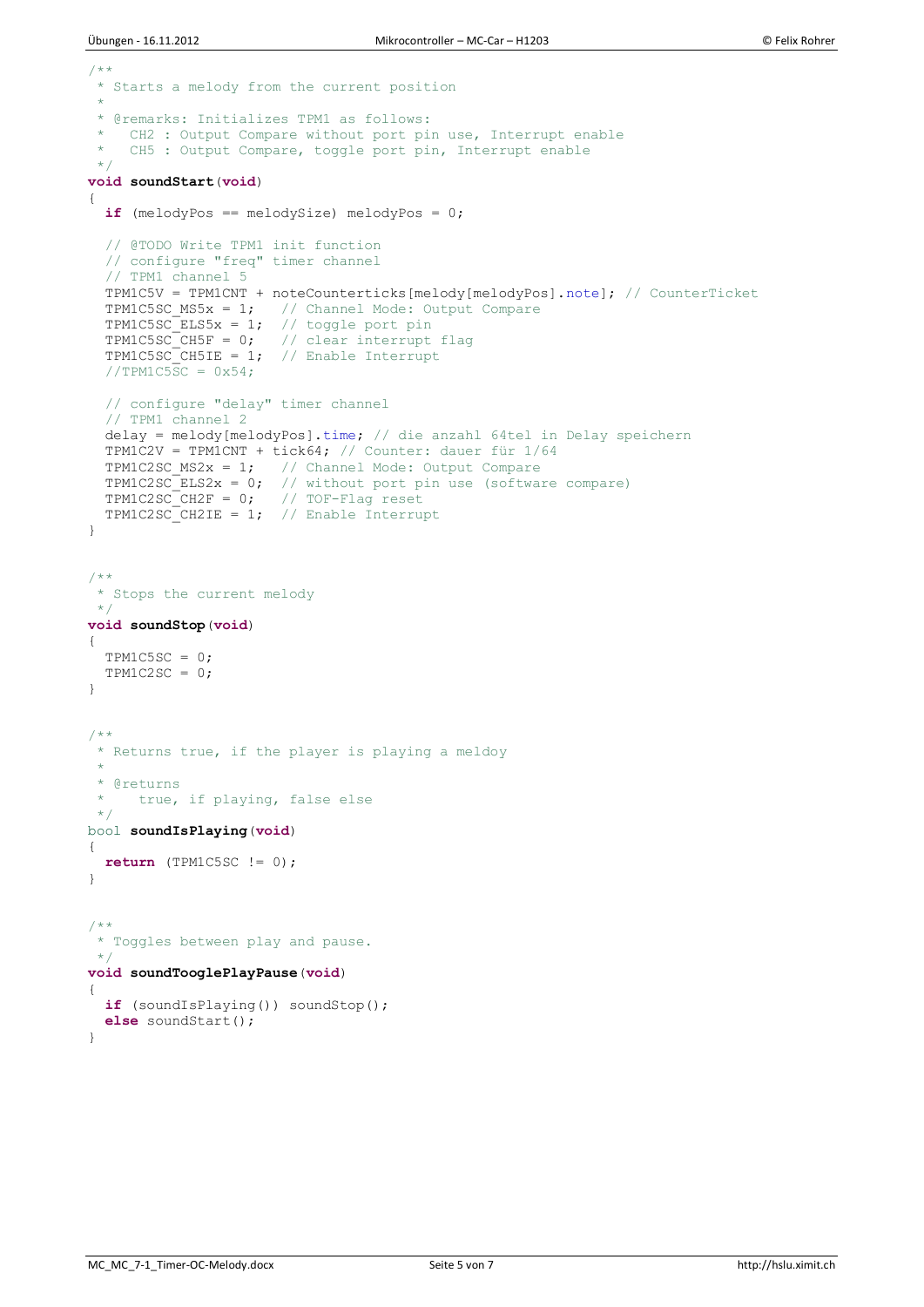```
/ \star* Parses the ring tone string and stores frequency and duration
* for every tone in an array of type tNote.
 * 
 * @param [in] *soundFile - RTTTL string 
\star /
void soundPlay(const char *p)
{
  uint8 i, value, param, note;
  uint8 duration, defDuration;
  uint8 octave, defOctave;
   // Read Title
   for (i=0; i<sizeof(soundTitle); i++)
\overline{\mathcal{A}} if (*p == ':') break;
   soundTitle[i] = *p; p++;
   } 
 while (*p < x *p != '::') p++; if (!*p) return;
 p++; // parse default values
   while (*p) { 
    while (\ast p == ' ' ) p++; // Skip Spaces
     if (!*p) return; // abort at the end of the string
     if (*p == ':') break;
    param = *p++; if (*p != '=') return;
     p++;
    value = 0;
    while (*p \ge -10' & * p \le -19' value = value * 10 + (*p++ -10');
     switch (param) {
      case 'd': defDuration = 64 / value; break;
      case 'o': defOctave = ((\text{uint8}) \text{ value} - 4) * 12; break;
       case 'b': tick64 = (uint16)(((60 * 1000000l) / (value * 64)) - 1); break; // bpm
     }
    while (*p == ' ' ) p++;if (*p == ', ') p++; }
 p++;melodySize = 0;
   while (*p)
   {
     duration = defDuration;
    octave = defOctave; // Skip whitespace
    while (\star p == \tbinom{1}{1} p++; if (!*p) return;
     // Parse duration
    if (*p \geq 10' & *p \leq 19') {
    value = 0;
    while (*p >= '0' & & *p <= '9') value = value * 10 + (*p++ - '0');
     duration = (uint8) (64 / value);
     }
```